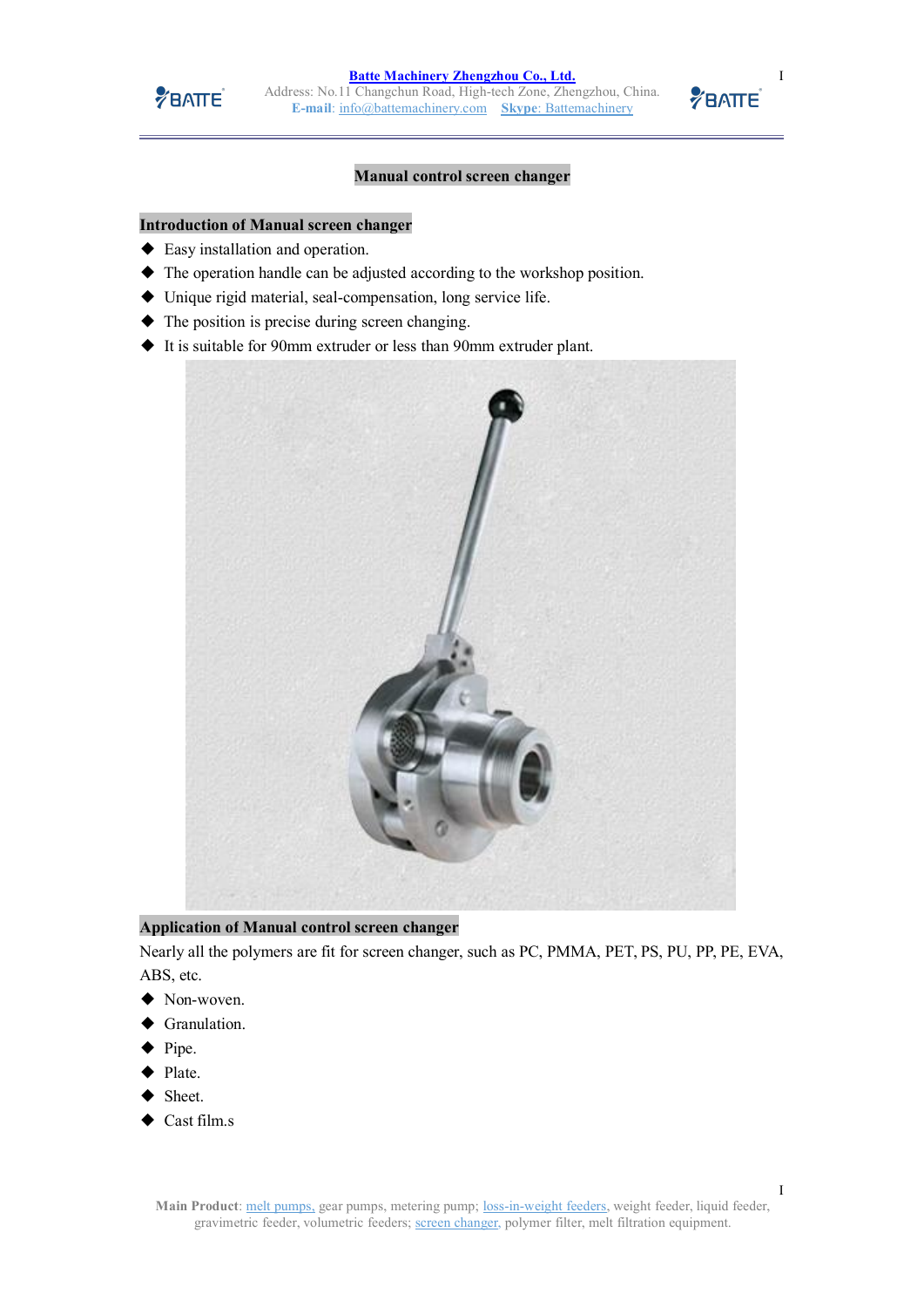

#### **Batte Machinery [Zhengzhou](http://www.battemachinery.com/) Co., Ltd.**

Address: No.11 Changchun Road, High-tech Zone, Zhengzhou, China.<br>
E-mail: info@hattemachinery.com Skyne: Battemachinery **E-mail**: [info@battemachinery.com](mailto:info@battemachinery.com) **Skype**: [Battemachinery](http://www.battemachinery.com/Contact/)



# **Parameters of Manual screen changer**

| <b>Type</b>                   | Capacity<br>(kg/h) | Dimension (mm) |     | <b>Screen size</b> |                         | <b>Heater</b>                  |                       |                     |
|-------------------------------|--------------------|----------------|-----|--------------------|-------------------------|--------------------------------|-----------------------|---------------------|
|                               |                    | L1             | L2  | L3                 | <b>Diameter</b><br>(mm) | Area<br>$\text{(cm}^2\text{)}$ | <b>Voltage</b><br>(v) | <b>Power</b><br>(w) |
| ZB-ACB-50                     | $30 - 85$          | 150            | 165 | 540                | 50                      | 20                             | 230/400               | 5200                |
| $ZB-ACB-70$                   | 75-200             | 160            | 170 | 560                | 70                      | 38                             | 230/400               | 5400                |
| ZB-ACB-90                     | 100-290            | 170            | 185 | 580                | 90                      | 64                             | 230/400               | 5800                |
| $ZB-ACB-10$<br>$\overline{0}$ | 130-350            | 180            | 215 | 605                | 100                     | 78                             | 230/400               | 6200                |
| $ZB-ACB-12$<br>$\overline{0}$ | 190-500            | 185            | 230 | 645                | 120                     | 113                            | 230/400               | 6500                |
| $ZB-ACB-15$<br>$\theta$       | 350-800            | 200            | 265 | 700                | 150                     | 176                            | 230/400               | 7200                |
| ZB-ACB-18<br>$\theta$         | 450-1200           | 220            | 305 | 760                | 180                     | 254                            | 230/400               | 8200                |

Notes: The capacity will be affected by the fluidity, filter fineness and purity of materials.

Main Product: melt [pumps,](http://www.battemachinery.com/Product/Meltpump/) gear pumps, metering pump; [loss-in-weight](http://www.battemachinery.com/Product/Feedingsystem/) feeders, weight feeder, liquid feeder, gravimetric feeder, volumetric feeders; screen [changer,](http://www.battemachinery.com/Product/Screenchanger/) polymer filter, melt filtration equipment.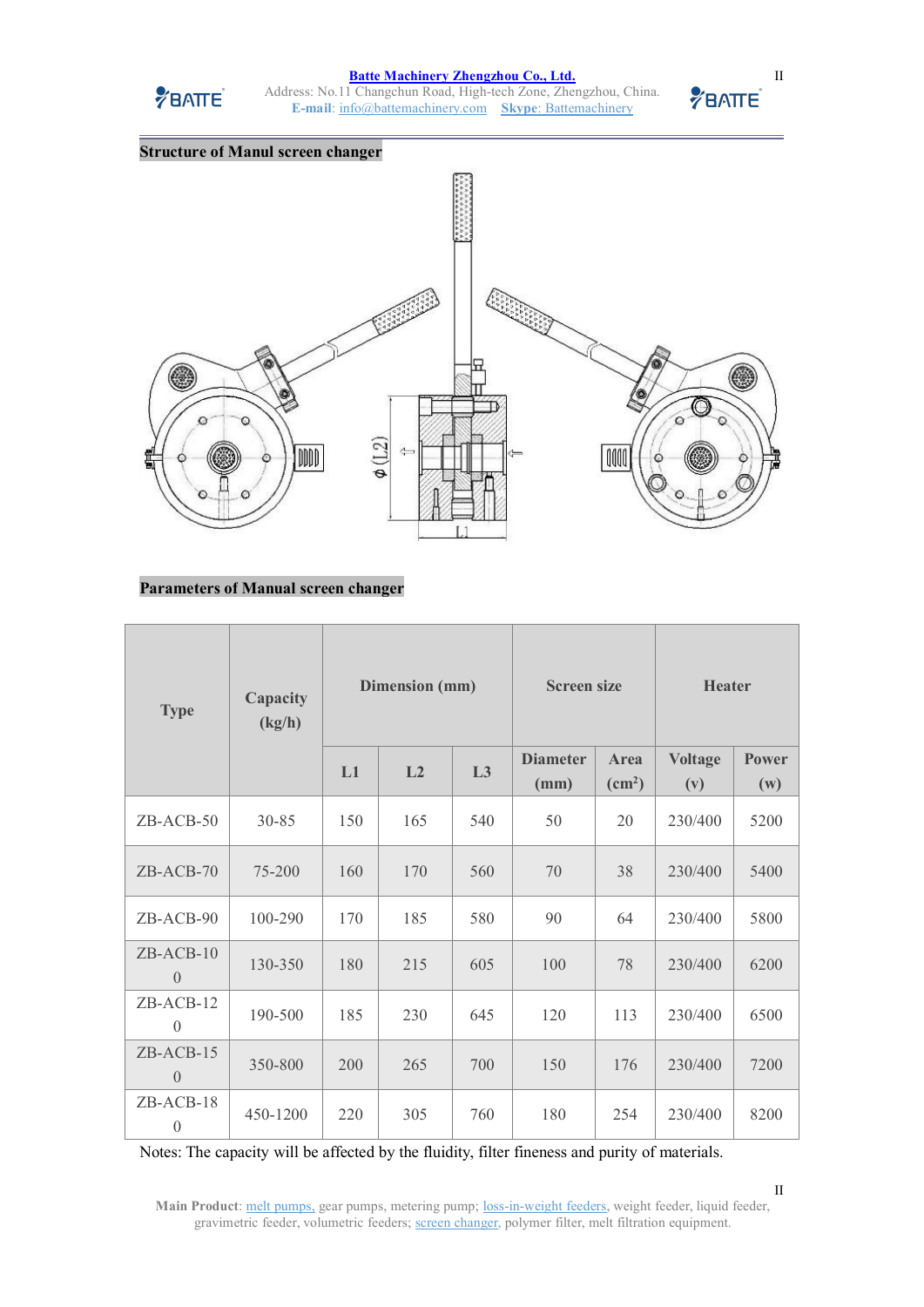

**Batte Machinery [Zhengzhou](http://www.battemachinery.com/) Co., Ltd.** Address: No.11 Changchun Road, High-tech Zone, Zhengzhou, China. **E-mail**: [info@battemachinery.com](mailto:info@battemachinery.com) **Skype**: [Battemachinery](http://www.battemachinery.com/Contact/)

# **The other Products**

Double plate [hydraulic](http://www.battemachinery.com/Product/Screenchanger/28.html) screen changer Manual control screen [changer](http://www.battemachinery.com/Product/Screenchanger/29.html) Double piston four screen [cavities](http://www.battemachinery.com/Product/Screenchanger/26.html) screen [changer](http://www.battemachinery.com/Product/Screenchanger/26.html) Automatic mesh belt [continuous](http://www.battemachinery.com/Product/Screenchanger/27.html) screen [changer](http://www.battemachinery.com/Product/Screenchanger/27.html) Single piston screen [changer](http://www.battemachinery.com/Product/Screenchanger/24.html) Single plate screen [changer](http://www.battemachinery.com/Product/Screenchanger/25.html) Double piston double screen [cavities](http://www.battemachinery.com/Product/Screenchanger/22.html) screen [changer](http://www.battemachinery.com/Product/Screenchanger/22.html) Four screen cavities [backflash](http://www.battemachinery.com/Product/Screenchanger/23.html) screen and skype Battemachinery





Skype: Battemachinery

[changer](http://www.battemachinery.com/Product/Screenchanger/23.html)

info@battemachinery.com sale@meltpump.com

| Single screw gravimetric dosing feeder     |
|--------------------------------------------|
| Single screw gravimetric feeder            |
| Twin screw loss in weight metering feeder  |
| Twin screw loss in weight feeder           |
| Volume feeding machine (single screw, twin |
| screw)                                     |
| Micro loss in weight metering feeder       |
| Micro loss in weight feeder                |
| Liquid loss in weight feeder               |
| Multi-component loss in weight feeder      |
|                                            |

III

Main Product: melt [pumps,](http://www.battemachinery.com/Product/Meltpump/) gear pumps, metering pump; [loss-in-weight](http://www.battemachinery.com/Product/Feedingsystem/) feeders, weight feeder, liquid feeder, gravimetric feeder, volumetric feeders; screen [changer,](http://www.battemachinery.com/Product/Screenchanger/) polymer filter, melt filtration equipment.